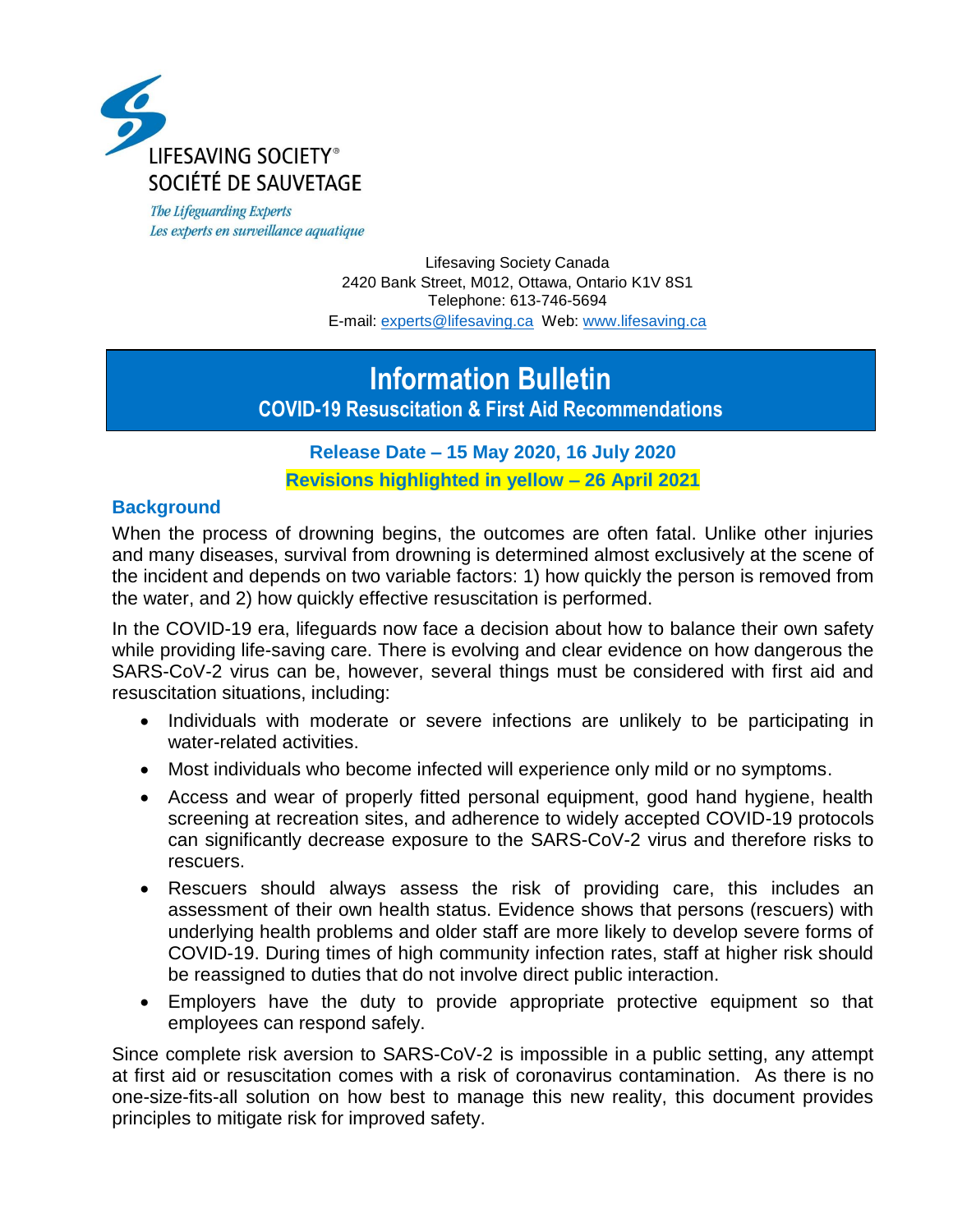## **Implementation**

## **Levels of Risk and Personal Protective Equipment (PPE)**

Due to the nature of COVID-19 as an aerosol transmitted pathogen, first aid protocols have been categorized into low-risk and high-risk categories. High-risk protocols include all treatments that are aerosol generating, while non-aerosol generating protocols fall under the low-risk category.

Rescuers don PPE in accordance with the level of risk they encounter. Identified high-risk (aerosol-generating) protocols include:

- Chest compressions
- Ventilations
- High-flow oxygen administration (great than 5 lpm)
- Suction
- Abdominal thrusts and back blows

All rescuers within 2 meters of the victim must don appropriate PPE for high-risk protocols (Appendix A).

## **Mitigating Risk of Infection When Administering CPR for a Drowning Victim**

In consideration of rescuer safety, many training organizations are recommending a shift in resuscitation procedures to using compression-only CPR.

As drowning is a hypoxic event, any delay in ventilation increases the likelihood that the victim's condition will deteriorate, thereby increasing the likelihood of mortality. Drowning is considered a "special circumstance" where ventilations should be prioritized to positively affect victim outcome.

Due to the risk of transmission, mouth-to-mouth ventilations and in-water ventilations (with or without a mask<sup>1</sup>) should not be performed. All rescue masks should have a viral filter, which must remain dry. Wet viral filters perforate and break easily leading to unsafe direct air exposure.

Rescuers should wear gloves for all first aid interventions or at the latest, immediately after removing a victim from the water. Unless precluded by circumstances, such as the retrieval of a drowning victim, rescuers should always wear a properly fitted mask.

Recent laboratory studies show tightly fitted masks, including approved medical procedure masks and double-masking, reduces exposure to aerosols. It should be noted that doublemasking might impede breathing or obstruct peripheral vision for some wearers, and knotting or tucking can change the shape of the mask such that it no longer fully covers both the nose and the mouth of persons with larger faces (CDC February, 2021). It is also reasonable for rescuers to wear face shields with eye protection when performing first aid, if available.

During a resuscitation event, rescuers should minimize the number of people in direct contact with the victim. Likewise, rescuers should also minimize all touchpoints to reduce the likelihood of disease transmission. Gloves combined with an outlook of minimizing all points of contact including with self, mitigate the chance of disease transmission.

 $\overline{\phantom{a}}$ 

<sup>1</sup> Masks provide protection from aerosol transmission of disease, please see Appendix A for a description and classification of the commonly available masks and the appropriate application.

COVID-19 Resuscitation & First Aid Recommendations UPDATED 26 April 2021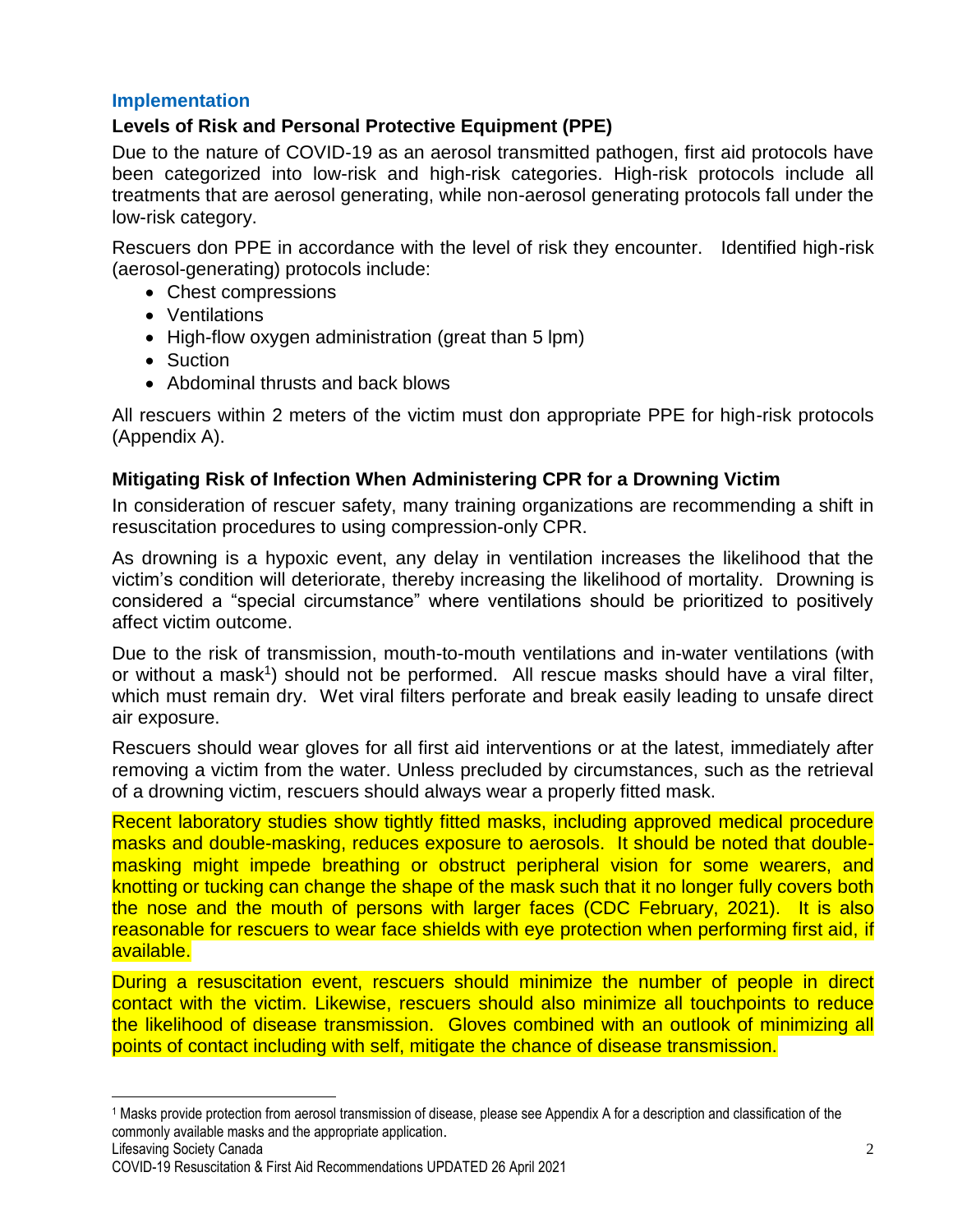To minimize exposure to the rescuer, the following are ventilation techniques in order of preference:

- 1. Bag-valve-mask (BVM) with a viral filter; two rescuers with one rescuer maintaining a tight seal during ventilations and compressions.
- 2. If no BVM is available, or insufficient training, rescuers may consider mouth-to-mask ventilations with a viral filter; two rescuers with one rescuer maintaining a tight seal during ventilations and compressions.
- 3. If only one rescuer is responding, a pocket mask with a viral filter and head strap may be tightly placed on the victim's face to create a seal.
- 4. If family members or close contacts, known to be from the victim's 'bubble' are nearby and trained, it is reasonable to see if they would be willing to provide ventilations – as there is an increased likelihood that disease transmission has already occurred.

Following a rescue, the treatment scene should remain quarantined. On egress from the treatment scene, rescuers should eliminate the possible carriage of contaminants by: properly discarding all used protective equipment; isolating all equipment that must be disinfected; arranging for the disinfection of the treatment scene; and following all personal hygiene protocols immediately after the rescue.

## **Mitigating Risk of Infection When Administering CPR for a Non-Drowning Victim**

If there is no history of drowning, it is reasonable for the rescuer to do compression-only CPR until the arrival of appropriate equipment (if not immediately available). During compression-only CPR, rescuers may use a protective covering over the victim's mouth and nose such as a light fabric (e.g. thin towel or light clothing). When the equipment arrives, use the same precautions as for a drowning victim.

Lifeguards not on duty with no access to personal protective equipment should place a protective light covering over the victim's mouth/nose and perform compression-only CPR.

# **Mitigating Risk of Infection When Administering First Aid**

When administering first aid, apply the following principles to help reduce the risk of disease transmission. These principles do not replace first aid assessment and treatment skills, but rather provide supplemental considerations for use throughout the rescue process.

- Rescuers should put on gloves for all first aid interventions or at the latest, immediately after removing a victim from the water.
- $\bullet$  It would be reasonable for rescuers to wear masks<sup>2</sup> and eye protection when performing first aid, if available.
- Maintain physical distancing (2 m) whenever possible.
- Rescuers should minimize the number of people in direct contact with the victim. Likewise, rescuers should also minimize all touchpoints, to reduce the likelihood of disease transmission. Gloves combined with an outlook of minimizing all points of contact including with self, mitigate the chance of disease transmission.
- Victims should be encouraged to wear a mask if tolerated.

l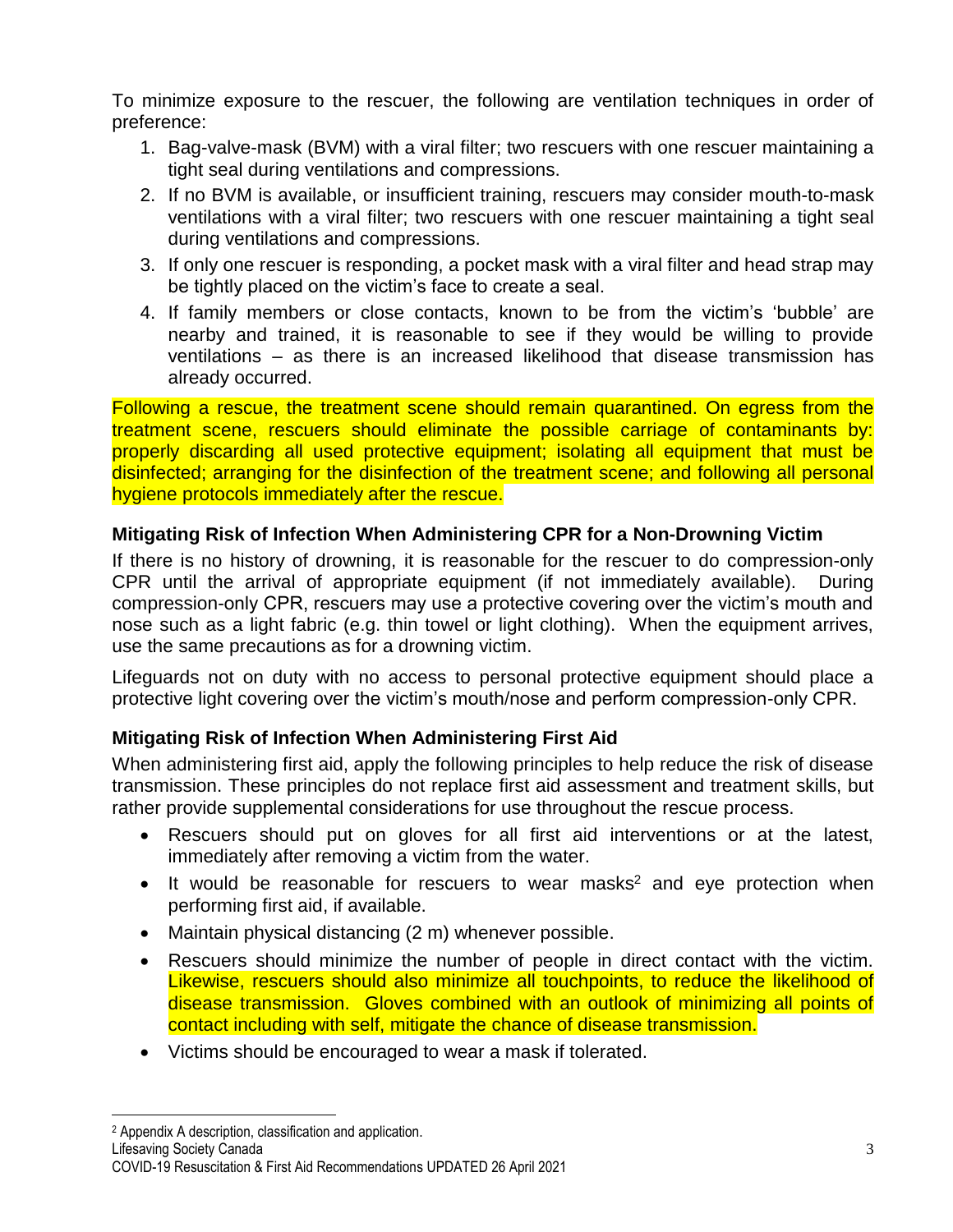Following a rescue, the treatment scene should remain quarantined. On egress from the treatment scene, rescuers should eliminate the possible carriage of contaminants by: properly discarding all used protective equipment; isolating all equipment that must be disinfected; arranging for the disinfection of the treatment scene; and following all personal hygiene protocols immediately after the rescue.

## **Definitions**

- **Coronavirus:** Coronaviruses are a large family of viruses, which may cause illness in animals or humans. In humans, several coronaviruses are known to cause respiratory infections ranging from the common cold to more severe diseases such as Middle East Respiratory Syndrome (MERS) and Severe Acute Respiratory Syndrome (SARS). The most recently discovered coronavirus causes coronavirus disease COVID-19.
- **COVID-19:** COVID-19 is the infectious disease caused by the most recently discovered coronavirus. This new virus and disease were unknown before the outbreak began in Wuhan, China, in December 2019. As of January 2020 COVID-19 was declared a pandemic, affecting countries worldwide.

## **Appendix**

- Appendix A: Personal Protective Equipment
- Appendix B: Principles for Mitigating Risk of Infection When Administering First Aid and Resuscitation

#### **References**

- American Heart & Stroke, *BLS Healthcare Provider Adult Cardiac Arrest Algorithm for Suspected or Confirmed COVID-19 Patients*, Updated April 2020.
- American Heart & Stroke, *Interim Guidance for Basic and Advanced Life Support in Adults, Children, and Neonates with Suspected or Confirmed COVID-19*, April 9, 2020.
- American Heart Association, *Training Memo: Optional Instructional Changes during COVID-19 Outbreak,* March 10, 2020.
- American Red Cross, *COVID-19 Guidance, Web: April 2020.*
- American Red Cross, *Manikin Decontamination and Use,* April 2020.
- BC Centre for Disease Control and BC Ministry of Health, *Coronavirus COVID-19: Respiratory Protection for Health care Workers Caring for Potential or Confirmed COVID-19 Patients, March 6, 2020.*
- Campbell & Kahwash, *Complement Inhibition for COVID-19*, American Heart Association Journals, Web: April 20, 2020.
- Centers for Disease Control (CDC) and Prevention and National Institute for Occupational Safety and Health (NOSH), *Infographic - Understanding the Difference, Surgical mask, N95 Respirator,* April 2020.
- Centers for Disease Control (CDC) and Prevention *Maximizing Fit for Cloth and Medical Procedure Masks to Improve Performance and Reduce SARS-CoV-2 Transmission and Exposure*, *2021*, February, 2021.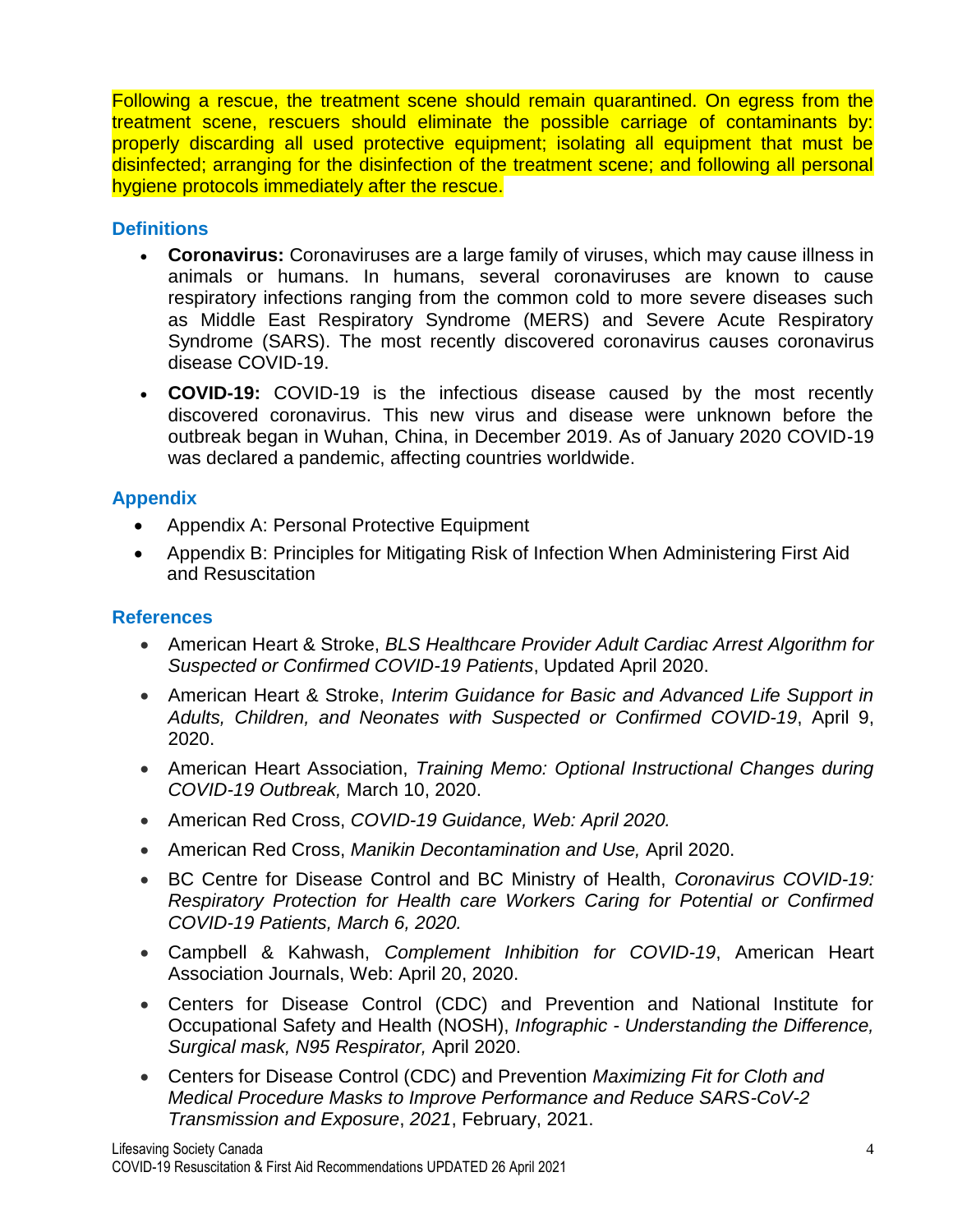- Ellis & Associates, *Aquatic Industry Update April 29, 2020*, Web: April 29, 2020.
- European Centre for Disease Prevention and Control (ECDC), *Guidance for wearing and removing personal protective equipment in healthcare settings for the care of patients with suspected or confirmed COVID-19.* February 2020.
- European Resuscitation Council, *European Resuscitation Council COVID-19 Guidelines*, Web: April 24, 2020.
- Heart & Stroke Foundation, *Modification to Hands-Only CPR during COVID-19 pandemic,* April 2020.
- International Drowning Researchers Alliance (IDRA), International Lifesaving Federation - Medical Committee (ILS-MC) and International Maritime Rescue Federation (IMRF), *Resuscitation of the Drown Person in the Era of COVID-19 Disease: Recommendations, Identification of Research Needs and Global Call to Action,* April 21, 2020.
- International Liaison Committee on Resuscitation (ILCOR), *International Liaison Committee on Resuscitation (ILCOR) COVID-19 infection risk to rescuers from patients in cardiac arrest*. Web: March 30, 2020.
- Lifesaving Society Canada, Ontario Branch. Cleaning, decontamination, and safe water management of aquatic facilities. April 29, 2020.
- Royal Life Saving Society Australia. COVID‐19 Pandemic and the Case for Re‐opening Aquatic Centres and Swim Schools Web: April 30, 2020.
- Shared Health Manitoba, *Provincial Requirements for Personal Protective Equipment (PPE).* April 21, 2020.
- Salvi, Sundeep, Review Article: *In this pandemic and panic of COVID-19 what should doctors know about masks and respirators?* April 2020.
- StarGuard Elite, Justing Sempsrott, Webinar: *COVID-19 Update, April 29 2020.*
- United States Lifesaving Association, *Lifeguarding and COVID-19*, April 2020.
- Water Research Australia, *Factssheet: SARS-CoV-2 - Water and Sanitation*, March 5, 2020.
- World Health Organization, *Interim Guidance: Infection prevention and control during health care when COVID-19 is suspected,* March 19, 2020
- World Health Organization, *Glove Use Information Leaflet,* August 2009.

## **Approval**

- Approved by the Lifesaving Society Canada Board of Directors on 15 May 2020.
- Revised and approved by Lifesaving Society Canada's Board of Directors on 16 July 2020.
- Revised and approved by Lifesaving Society Canada's Board of Directors on 26 April 2021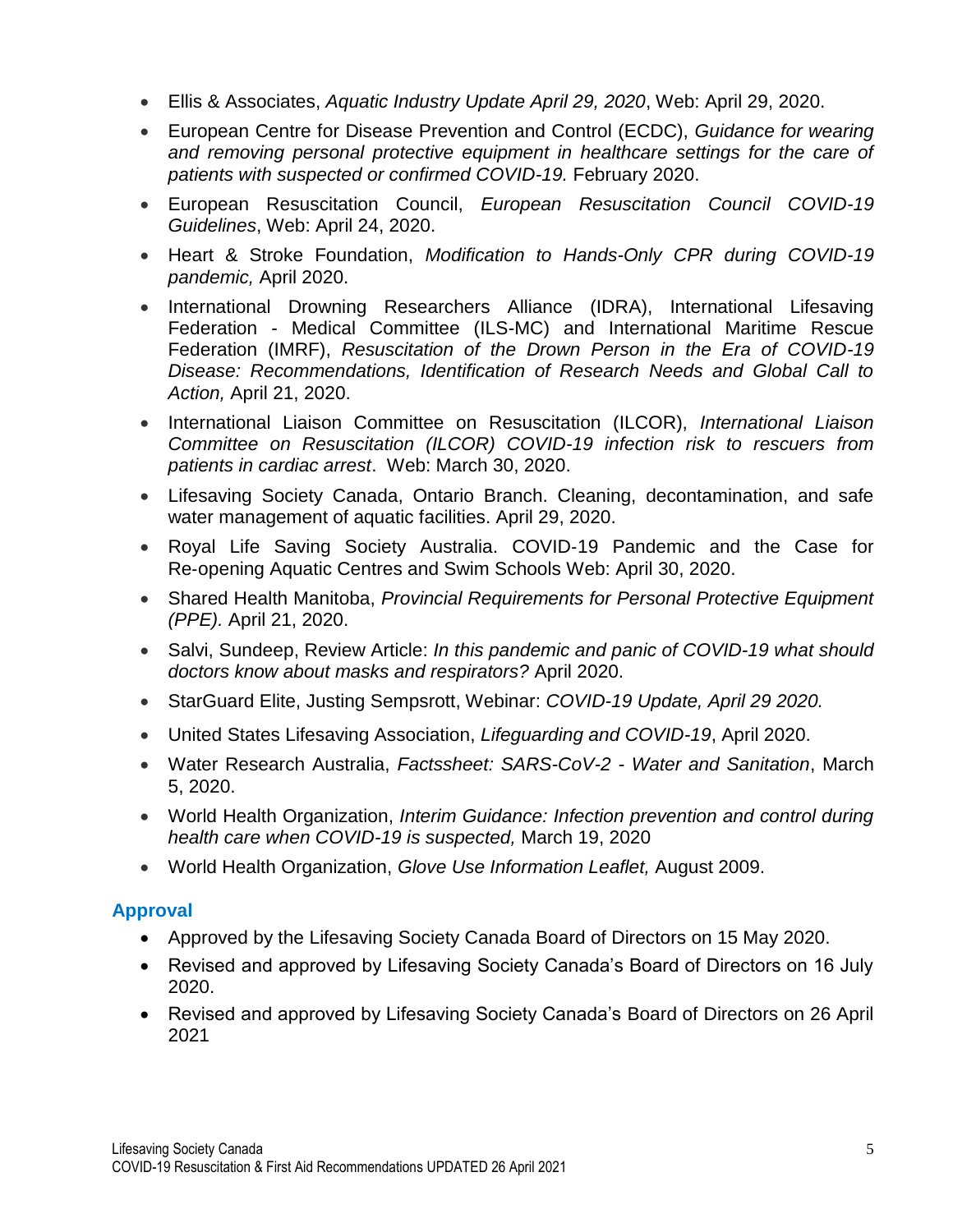#### **Disclaimer**

Lifesaving Society Canada's National Safety Standards are developed using Coroners' recommendations, the latest evidence-based research, and reflect the aquatics industry's best practices at the time the publication was approved.

In the rapidly changing COVID-19 era, Lifesaving Society Canada will update the COVID-19 Information Bulletins as evidence-based research becomes available. The information contained within this document does not replace or supersede local, provincial/territorial or federal health authority guidelines.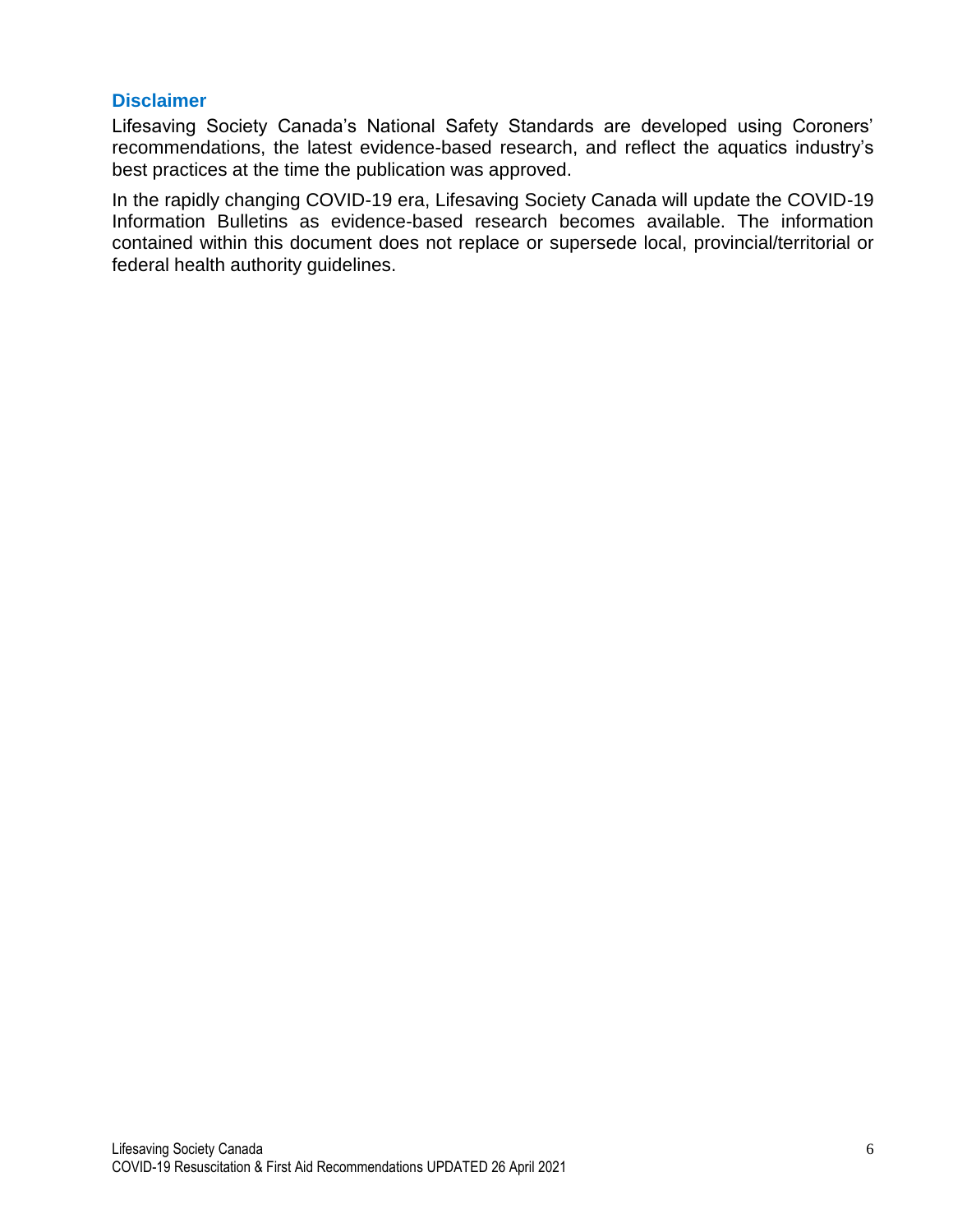## **Appendix A**

#### **Personal Protective Equipment**

Most PPE components come in different sizes and it is important to stress that PPE does not follow a one-size-fits-all principle. A proper PPE fit is essential to obtain protection; a non-suitable size will not protect its wearer. Employers must ensure that PPE is available in proper sizes, is clean, workers are trained on its proper fit and use, and workers follow established protocols for its use.

#### **Personal Protective Equipment Matrix**

| <b>NO CONTACT</b>                                                               | <b>DIRECT CONTACT</b>                                                                                                     |                                                                                                                                                                                                                                                                                                                                                                                                                                                                                                                                                         |
|---------------------------------------------------------------------------------|---------------------------------------------------------------------------------------------------------------------------|---------------------------------------------------------------------------------------------------------------------------------------------------------------------------------------------------------------------------------------------------------------------------------------------------------------------------------------------------------------------------------------------------------------------------------------------------------------------------------------------------------------------------------------------------------|
| 2m physical<br>distancing<br>is maintained<br>between the rescuer<br>and victim | <b>LOW-RISK</b><br>Non-aerosol-<br>generating treatment<br>2m physical<br>distancing will<br>compromise victim<br>outcome | <b>HIGH-RISK</b><br>Aerosol-generating treatment<br>2m physical distancing will compromise victim<br>outcome                                                                                                                                                                                                                                                                                                                                                                                                                                            |
| <b>RESCUER:</b><br>face shield/goggles,<br>gloves, surgical mask                | <b>RESCUER:</b><br>face shield/goggles,<br>gloves, surgical mask                                                          | <b>RESCUER:</b><br>face shield/goggles, gloves, N95/surgical<br>mask, gown                                                                                                                                                                                                                                                                                                                                                                                                                                                                              |
| <b>VICTIM:</b><br>surgical mask                                                 | <b>VICTIM:</b><br>surgical mask                                                                                           | <b>VICTIM:</b><br>BVM with viral filter & continuous seal<br>OR<br>Pocket mask with viral filter & continuous seal<br><u>OR</u><br>Non-rebreather face mask with supplemental<br>oxygen and open airway<br>OR<br>Pocket mask with viral filter and head strap<br><u>OR</u><br>Surgical mask (compression-only CPR)<br><b>NOTE:</b><br>When continuous seal cannot be maintained<br>during compressions, a pocket mask with a<br>head strap to maintain a seal must be put over<br>the victim's mouth and nose (i.e. while the<br>AED is being applied). |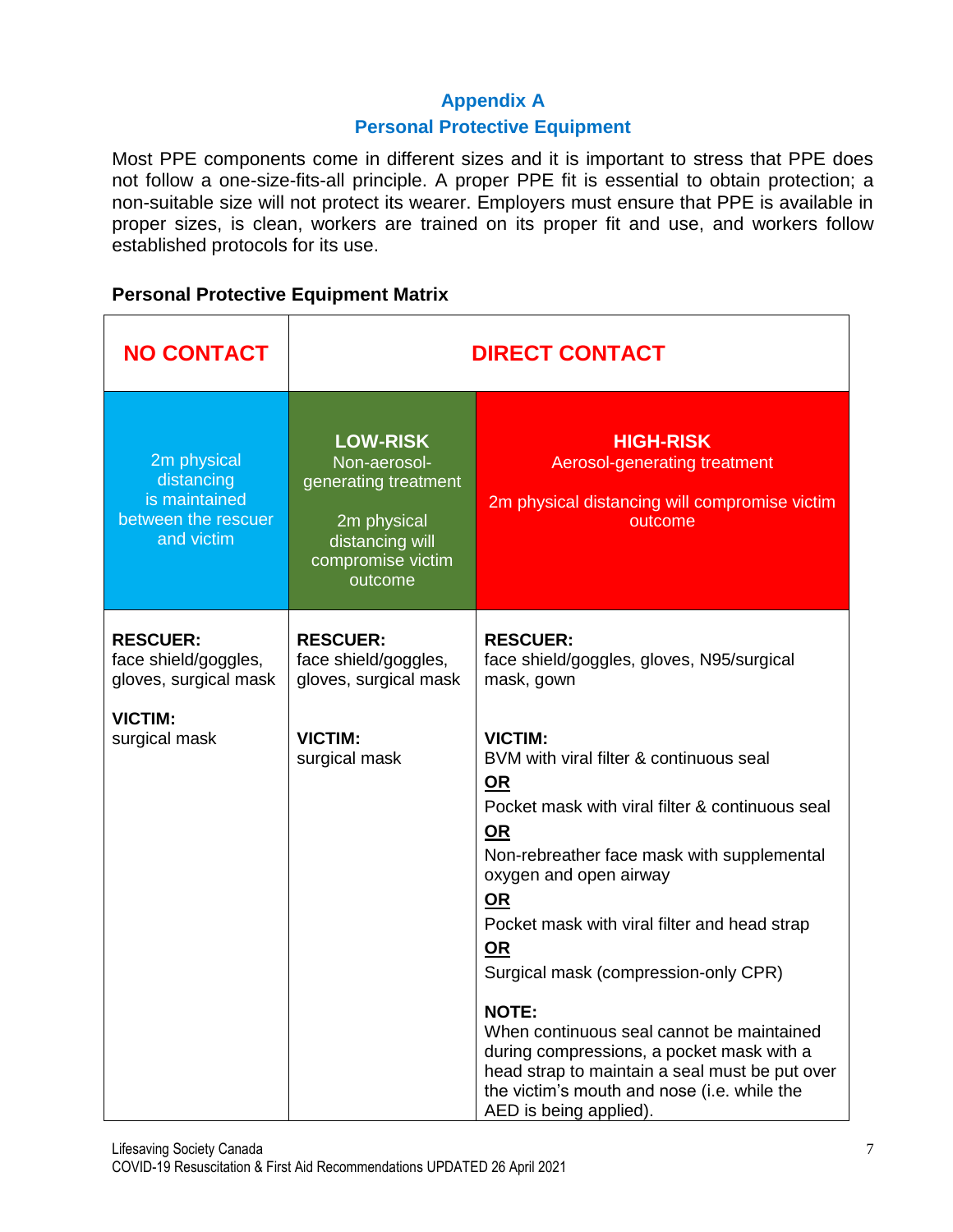# **Oxygen**

The use of high flow oxygen is considered high-risk as it generates aerosols and therefore should be reserved for:

- Victims in need of resuscitation
- Children and infant victims
- Drowning victims

## **Suction**

The use of suction is considered high-risk as it generates aerosols. Clearing an airway using suction is not recommended at this time. Instead, roll the victim to allow drainage and utilize a finger sweep (with proper PPE) if required.

## **Personal Protective Equipment for Lifeguards**

Most PPE components come in different sizes and it is important to stress that PPE does not follow a one-size-fits-all principle. A proper PPE fit is essential to obtain protection; a non-suitable size will not protect its wearer. Employers must ensure that PPE is available in proper sizes, is clean, workers are trained on its proper fit and use; fit testing where required, and workers follow established protocols for its use.

- Staff should be trained in the appropriate use and fitting of PPE.
- Staff responding to first aid incidents should don appropriate PPE depending on the nature of the incident and care being provided.
- In-water rescuers should be given time to dry off and don PPE before assisting with victim care

## **Respiratory Protection for Rescuers**

Masks: Description, Classification and Application

Masks reduce the transmission of aerosolized droplets and protects from contracting aerosol route infection from others by 75%-80%.

- Masks should not be worn in the water by lifeguards and patrons. Masks must be dry to be effective.
- While N95 medical masks are preferred, they may not be readily available at this time as they are currently prioritized for medical use. It is important to note that N95 masks must be individually fit tested.
- If lifeguards are unable to maintain the required 2m distance while on deck and providing safety supervision and rule enforcement of bathers, provide non-surgical mask or cloth face coverings.

Masks that provide protection from aerosol transmission of disease include:

- **Respirator:** a device designed to protect the wearer from inhaling hazardous atmospheres, including fumes, vapours, gases and particulate matter such as dusts and airborne microorganisms. An example would be an N95 mask.
- **Bag-Valve-Mask** with Viral Filter (e.g. HEPA): The viral filter or high-efficiency particulate air (HEPA) filter minimizes the risk of virus spread during ventilations. Viral filters must remain in their original packaging and be dry to be effective.
- **Pocket Mask** with a Viral Filter (e.g. HEPA): The viral filter or high-efficiency particulate air (HEPA) filter minimizes the risk of virus spread during ventilations. Viral filters must remain in their original packaging and be dry to be effective.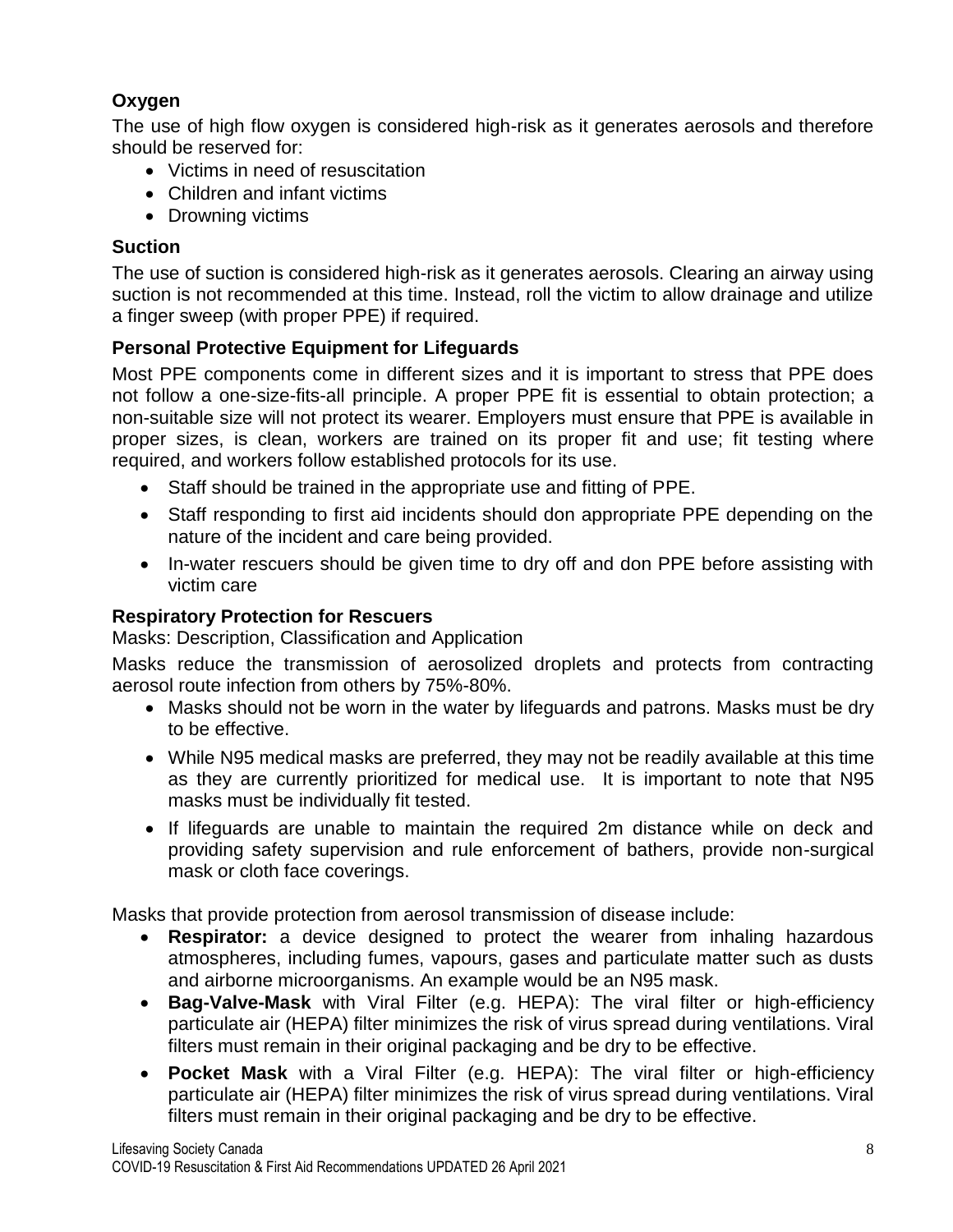- **Surgical Mask** (3-layered): reduces transmission of aerosol by 50% and protects from contracting aerosol route infection from others by 75%-80%. Surgical masks must be dry to be effective.
- **Non-medical mask or cloth face coverings:** Non-medical masks and cloth face coverings may slow the spread of the virus and help people who may have the virus and do not know it from transmitting it to others. Cloth face coverings can be made from household items. Wearing cloth face coverings in public settings where other social distancing measures are difficult to maintain.

## **Eye Protection**

Where possible, face-shields or personal protective goggles may be used. Both face shields and personal protective goggles prevent virus exposure to the eye mucosa. Protective goggles must fit the user's facial features and be compatible with the respiratory protection. Corrective lenses or safety glasses do not provide adequate protection. Protective eyewear may be reused once disinfected.

## **Hand Protection**

Non-latex medical exam gloves should be used. Practice hand hygiene after gloves are removed.

## **Full Protection**

Where possible**,** long-sleeved water-resistant gowns should be used to prevent body contamination. If water-resistant gowns are not available, remove and launder all clothing once treatment is finished. For both options, practice personal hygiene following use.

## **Keeping Personal Protective Equipment Organized, Clean and Dry**

As certain PPE (such as masks) must remain dry to be effective, it is strongly recommended that PPE storage protocols be added to facility safety plans. For example:

- Each lifeguard will have first contact PPE on their person including gloves and 2 surgical masks. The gloves and surgical masks may be kept in a re-sealable zip-top bag to avoid getting wet.
- Each focal point will have a dry storage container that includes PPE for 2 rescuers and a bystander, resuscitation equipment (BVM with viral filter, etc.), hand sanitizer and disinfection wipes.

#### **Personal Protective Equipment Disinfection**

Proper disposal of single-use equipment and proper disinfection of reusable equipment is necessary for ensuring the safety of both staff and patrons. For proper disinfection of reusable equipment, see manufacturer's specifications. Where no specifications exist, the following ratios are recommended.

The Centres for Disease Control and Prevention (CDC) recommend a 1:10 dilution ratio for household bleach, or a 1:20 ratio for commercial sodium hypochlorite solution to disinfect PPE, then let air dry. Typically, 1 to 10 minutes contact time is recommended.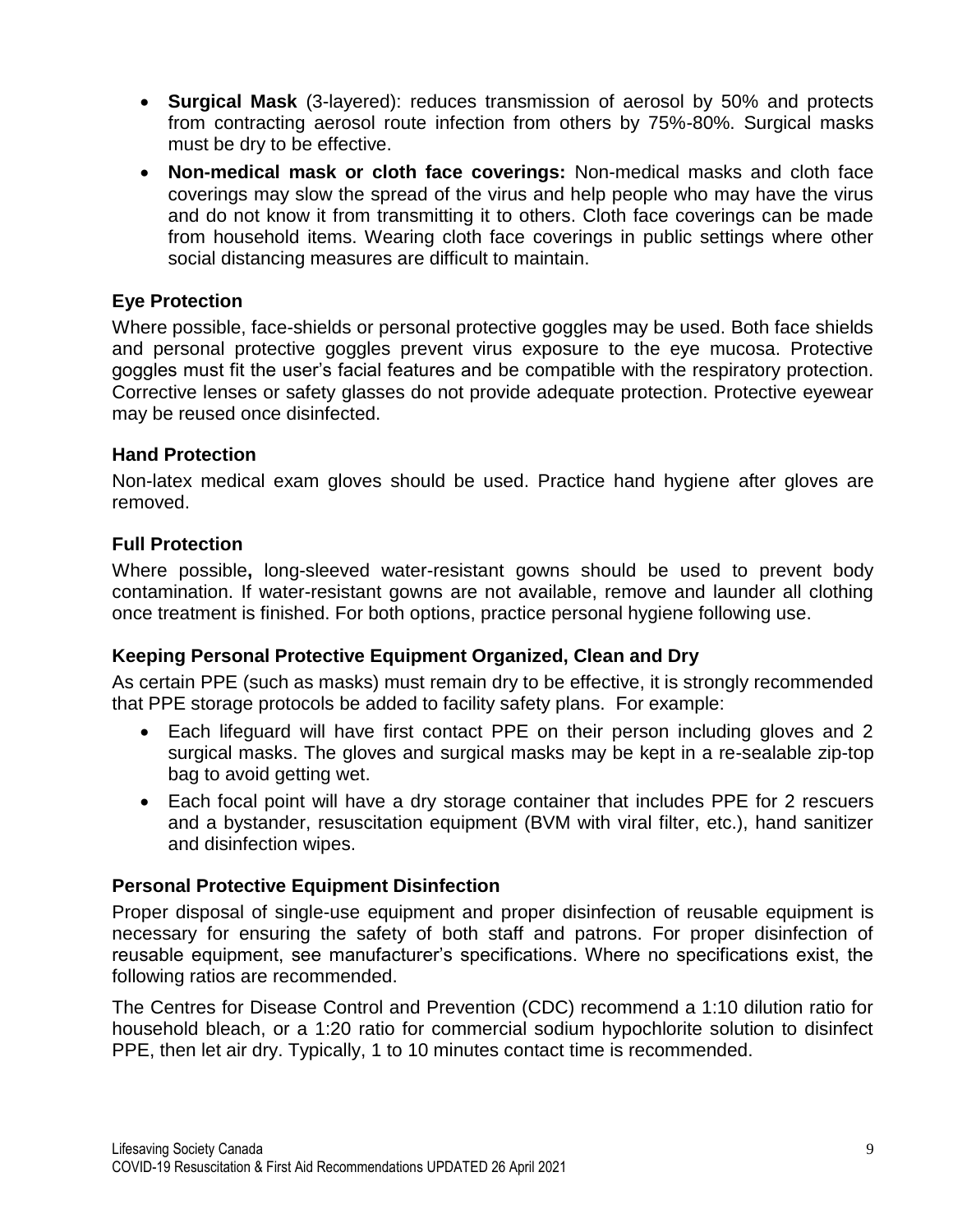# **Appendix B**

## **Principles for Mitigating Risk of Infection When Administering First Aid and Resuscitation**

The purpose of this section is to assist lifeguards in assessing risk at each step of the rescue process. These principles do not replace lifeguard skills acquired in Standard First Aid. They provide supplemental considerations for use throughout the process to assist in mitigating risk.

#### **Scene Assessment**

- Maintain physical distancing (2 m) whenever possible.
- Collect information about the health status of the victim with regard to COVID-19.
	- $\circ$  It is important to pass this information on to EMS, allowing them to provide optimal treatment to the victim.
	- $\circ$  This information may be obtained from the victim, the victim's caregiver, bystanders, etc.
	- o Determining the victim's health status and the potential for COVID-19 infection can be accomplished by asking common COVID screening questions.

## **Primary Assessment**

- Maintain physical distancing (2m) whenever possible.
- Determine if the victim's condition requires the lifeguard to make direct contact with the victim. (For clarity on 'no contact' as compared to 'direct contact' first aid treatment, see the COVID-19 Decision Tree for First Aid and Resuscitation below.
	- o Alternative options may include a caregiver or family member of the victim administering first aid treatment with lifeguard direction (i.e. direct pressure to a wound, cleaning and bandaging, providing ventilation when resuscitation is required, etc.)
	- $\circ$  Don the PPE appropriate to the level of victim contact and first aid treatment required. Both rescuer & victim should don PPE (see Appendix A).
- When victim history indicates positive or suspected COVID-19, inform EMS.
- Regardless of direct or indirect contact, proper hand hygiene is important following all first aid treatment.
	- $\circ$  Proper hand hygiene includes washing with soap and water or hand sanitizer (60%) alcohol or higher) for 20 seconds.

## **Secondary Assessment**

- Maintain physical distancing (2m) whenever possible.
	- o Only take vital signs that can be observed from a distance (i.e., skin colour, visual breathing check) or are required for victim treatment decisions (i.e., skin temperature of a possible heat stroke victim).

#### **Post Rescue Process**

- Take care to remove and dispose of PPE in a safe manner.
- Disinfect all surfaces that may have come in contact with the victim or rescuer during treatment (i.e. chair, clipboard, pen, etc.).
- Where required, practice personal decontamination and disinfect equipment (see COVID 19 Information Bulletin - Cleaning, Decontamination and Safe Water Management of Aquatic Facilities).